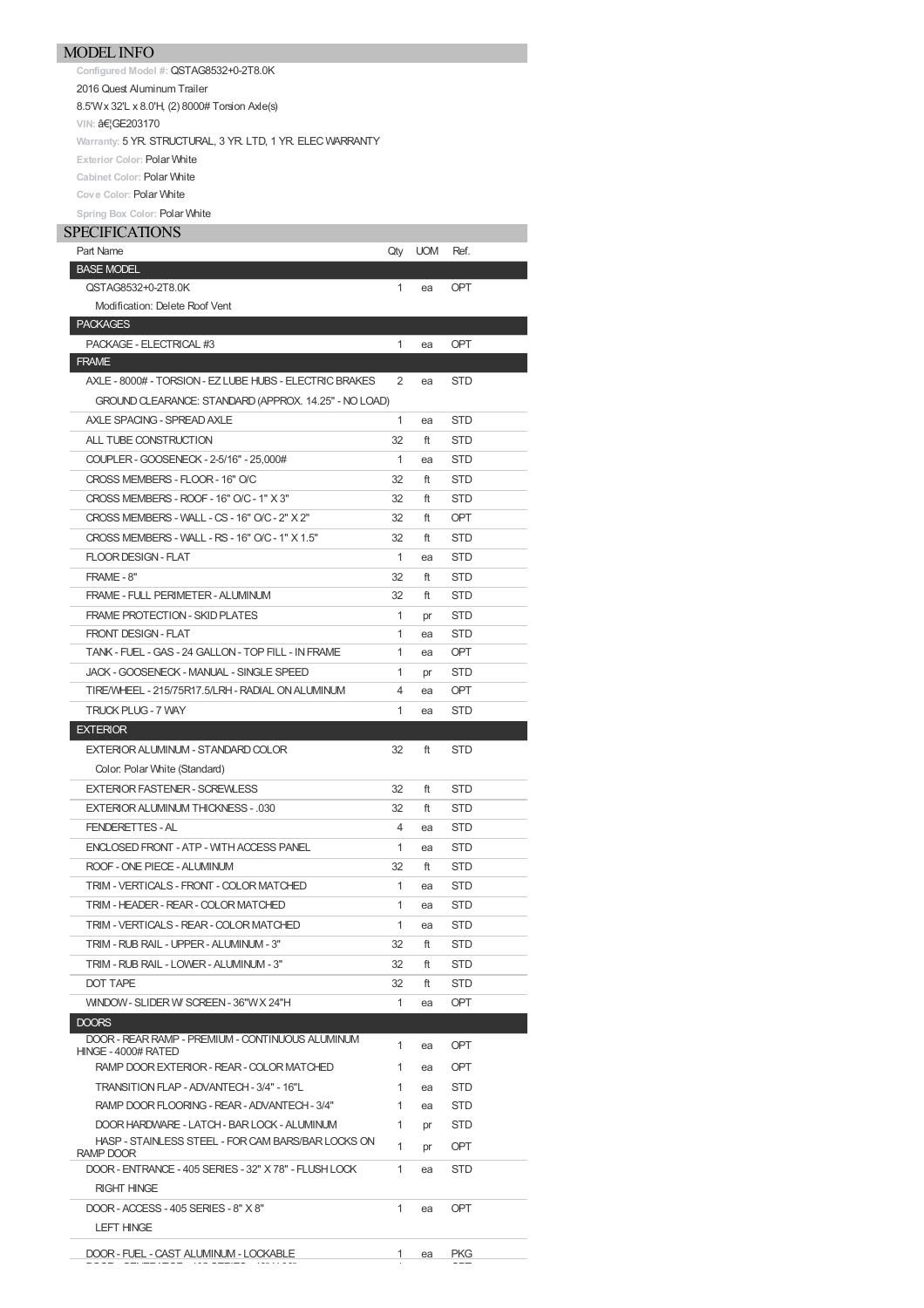| DOOR - GENERATOR - 405 SERIES - 48" X 36"<br><b>TOP HINGE</b>                          | 1              | ea | OPT        |
|----------------------------------------------------------------------------------------|----------------|----|------------|
| STRAP LIFT MECHANISM - 2 STRAPS - FOR CUSTOM STAGE<br>DOOR                             | 1              | ea | <b>OPT</b> |
| (2) 5000# D-RINGS                                                                      |                |    |            |
| <b>INTERIOR MANUAL SWITCH</b>                                                          |                |    |            |
| <b>WRELESS REMOTE</b>                                                                  |                |    |            |
| BATTERY REQUIRED FOR OPERATION - NOT INCLUDED                                          |                |    |            |
| STAGE LEG FOR RAMP/STAGE - (STANDARD TRAILERS)                                         | 4              | ea | OPT        |
| <b>INTERIOR</b>                                                                        |                |    |            |
| <b>INTERIOR HEIGHT - 8.0'</b>                                                          | 32             | ft | <b>OPT</b> |
| CABINET - ALUMINUM - LOWER - STRAIGHT - 72"W                                           | 1              | ea | OPT        |
| Cabinet Color: Polar White                                                             |                |    |            |
| GROMMET - 2" - IN COUNTERTOP / DESK                                                    | 2              | ea | <b>OPT</b> |
| <b>INTERIOR CEILING - WHITE VINYL</b>                                                  | 32             | ft | OPT        |
| Cove Color: Polar White                                                                |                |    |            |
| Spring Box Color: Polar White                                                          |                |    |            |
| INTERIOR WALLS - WHITE VINYL WITH H-MOLDING                                            | 32             | ft | <b>OPT</b> |
| FLOORING - ADVANTECH - 3/4"                                                            | 32             | ft | <b>STD</b> |
| FLOOR LINER - ROLL-ON                                                                  | 32             | ft | OPT        |
| STEPS - LEADING INTO GOOSENECK - ATP - 24"W                                            | 1              | ea | OPT        |
| <b>WHEEL BOX - SMOOTH AL</b>                                                           | $\overline{2}$ | ea | <b>STD</b> |
| <b>ELECTRICAL</b>                                                                      |                |    |            |
| BATTERY - 12V AGM (930 CA, 775 CCA)                                                    | 1              | ea | <b>PKG</b> |
| BATTERY - 12V AGM (930 CA, 775 CCA)                                                    | $\overline{2}$ | ea | OPT        |
| SWITCH - POWER CUT-OFF - MANUAL - 12V                                                  | 1              | ea | <b>PKG</b> |
| BREAKER BOX - 50 AMP - 60 AMP CONVERTER - 12V FUSE<br><b>PANEL - INTELI-POWER UNIT</b> | 1              | ea | <b>PKG</b> |
| POWER INLET - MOTORBASE - 50A - W SHORE CORD - 25'                                     | 1              | ea | <b>PKG</b> |
| LIGHT - CLEARANCE - LED - 12V - AMBER - LOWER                                          | 4              | ea | <b>STD</b> |
| LIGHT - CLEARANCE - LED - 12V - AMBER - UPPER                                          | 9              | ea | <b>STD</b> |
| LIGHT - CLEARANCE - LED - 12V - RED - LOWER                                            | 2              | ea | <b>STD</b> |
| LIGHT - CLEARANCE - LED - 12V - RED - UPPER                                            | 7              | ea | <b>STD</b> |
| LIGHT - TAILLIGHT - SLIMLINE - LED - 12V - RED                                         | 1              | pr | <b>STD</b> |
| LIGHT - SCENE - LED - HIGH OUTPUT - 12V - NON RECESSED -<br>7" X 3"                    | 4              | ea | <b>PKG</b> |
| SWITCH - WALL - 12V                                                                    | 1              | ea | <b>PKG</b> |
| Used For: Exterior Scene Lights                                                        |                |    |            |
| RECEPTACLE - INTERIOR - 120V - 15A                                                     | 12             | ea | <b>PKG</b> |
|                                                                                        |                |    |            |
| GFCI PROTECTED WHERE REQUIRED BY CODE                                                  |                |    |            |
| RECEPTACLE - EXTERIOR - 120V - 15A - GFI PROTECTED                                     | 3              | ea | <b>PKG</b> |
| LIGHT - RECTANGULAR - LED - 18" - 12V - RECESSED - W TRIM                              | 8              | ea | <b>PKG</b> |
| <b>RING</b><br>SWITCH - WALL - 3 WAY - 12V                                             | 1              | pr | OPT        |
| USED FOR: LIGHT - RECTANGULAR - LED - 18" - 12V - RECESSED - W TRIM RING               |                |    |            |
| SWITCH - RELAY - 12V - 30A                                                             | $\overline{2}$ | ea | OPT        |
| <b>FUEL GAUGE</b>                                                                      | 1              | ea | OPT        |
| <b>GENERATOR WRE PREP - 50A</b>                                                        | 1              | ea | <b>OPT</b> |
| GENERATOR COMPARTMENT - INSULATED - IN BUNK AREA                                       | 1              | ea | <b>OPT</b> |
| <b>GEN DOOR NOT INCLUDED</b>                                                           |                |    |            |
| <b>INCLUDES GALVANIZED LINER</b>                                                       |                |    |            |
| <b>COLOR: Polar White</b>                                                              |                |    |            |
| TRANSFER SWITCH - AUTO - 50A                                                           | 1              | ea | OPT        |
| <b>HEATING &amp; AIR CONDITIONING</b>                                                  |                |    |            |
| A/C W/ HEAT PUMP - 13,500 BTU - LOW PROFILE - 10.5" -<br>WHITE                         | 1              | ea | <b>OPT</b> |
| THERMOSTAT - A/C - MOUNTED TO WALL - WHITE                                             | 1              | ea | <b>OPT</b> |
| ATC CUSTOM OPTIONS                                                                     |                |    |            |
| STAGE DOOR - 15' LENGTH                                                                | 1              | ea |            |
| DOES NOT INCLUDE STAGE LEGS                                                            |                |    |            |
| DOES NOT INCLUDE SPRING ASSIST<br>DOES NOT INCLUDE RAILING                             |                |    |            |
| INSERT - STAGE DOOR - HINGED - ILO STANDARD INSERT                                     | 1.             | ea |            |
| INCLUDES (2) SOFT TOUCH KNOBS TO FASTEN INSERT WHEN DOOR IS CLOSED                     |                |    |            |
| PARTITION WALL - WELDED CONSTRUCTION - ANGLED                                          | 1              | ea |            |
| <b>DESIGN</b><br>AWNING - 15' - TUBE CONSTRUCTION - TOP HINGED - OVER                  |                |    |            |
| <b>STAGE</b>                                                                           | 1              | ea |            |
| FOLDS DOWN OVER TOP OF STAGE AFTER STAGE IS CLOSED                                     |                |    |            |

SKINNEDWITHALUMINUM ONTOP ANDBOTTOM